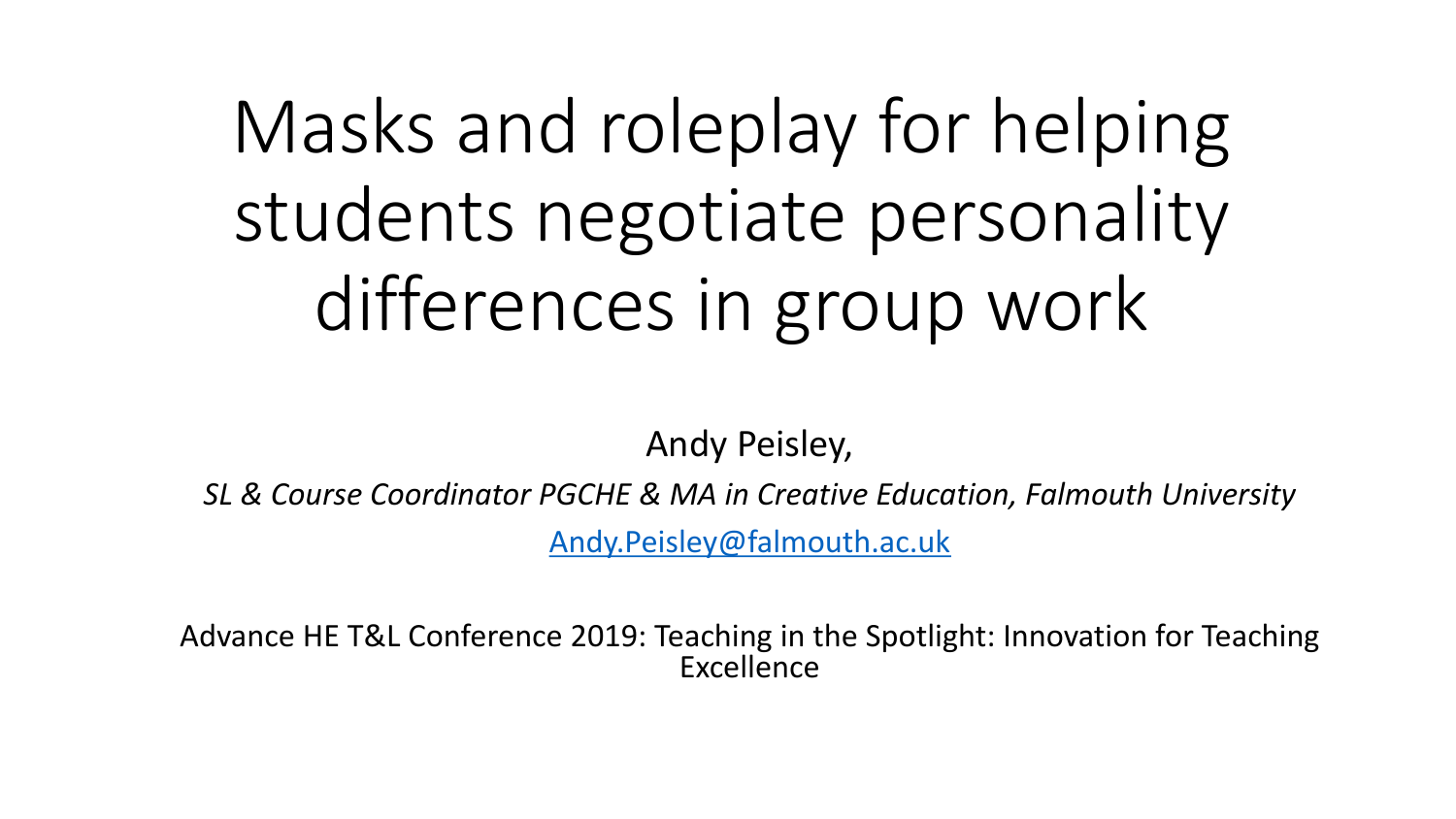# Andy Peisley - background

- Organisational psychologist, leadership assessment & development consultant
- professional actor and teacher of acting
- HE Psychology, Business Management, HRM, MBA, Education
- Westminster Business School (WBS), Uni of Westminster (UoW)
- Falmouth University Education, PGCHE & MA Creative Ed
- Senior Fellow Higher Education Academy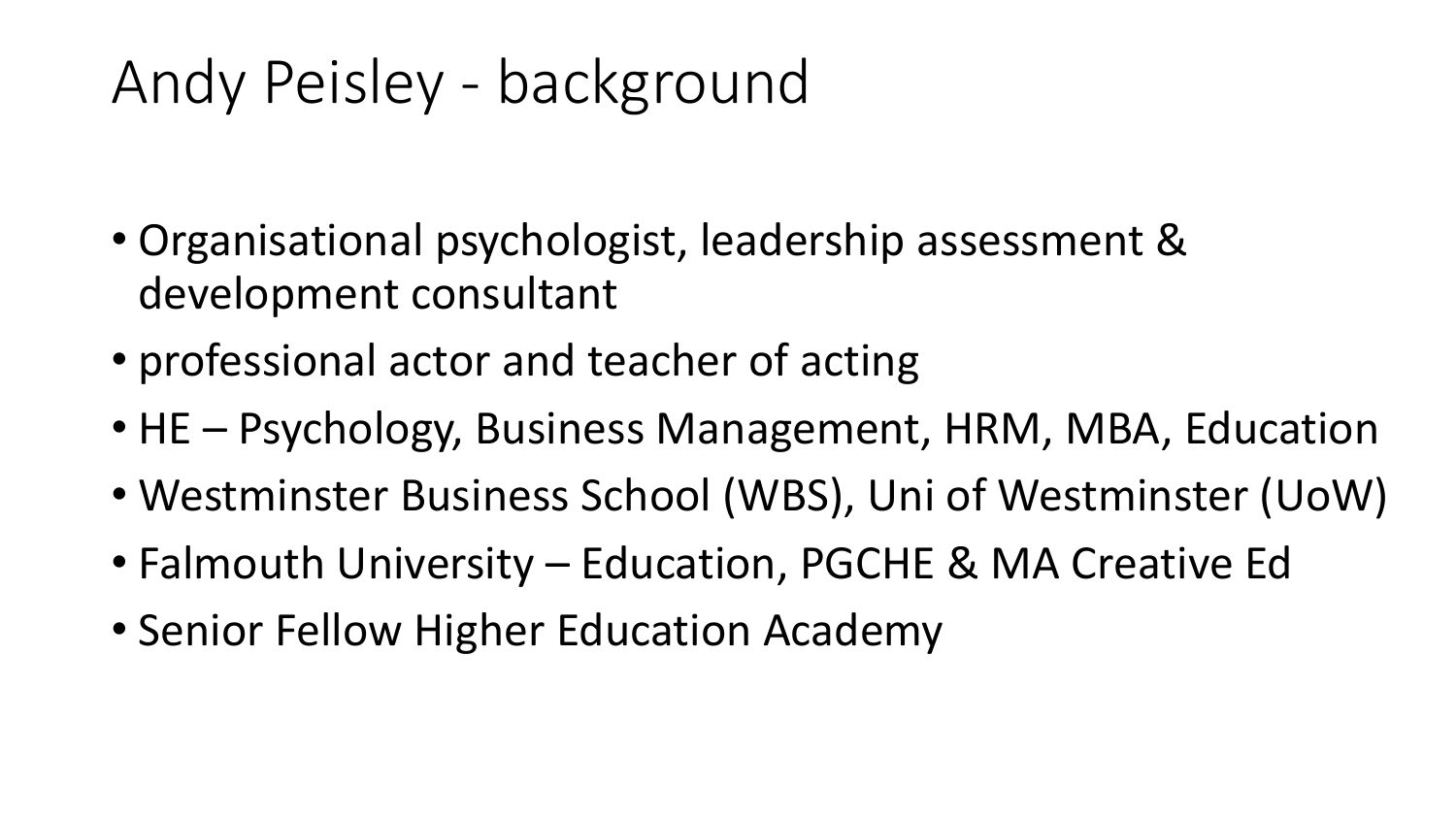# Background to masks project

#### *University of Westminster Business School (WBS):*

- WBS L&T grants x 2
- Interdisciplinary innovation in T&L practice
- Drama pedagogy in business education sociodrama, masks
- MBA, staff development
- PGCHE/MA HE research project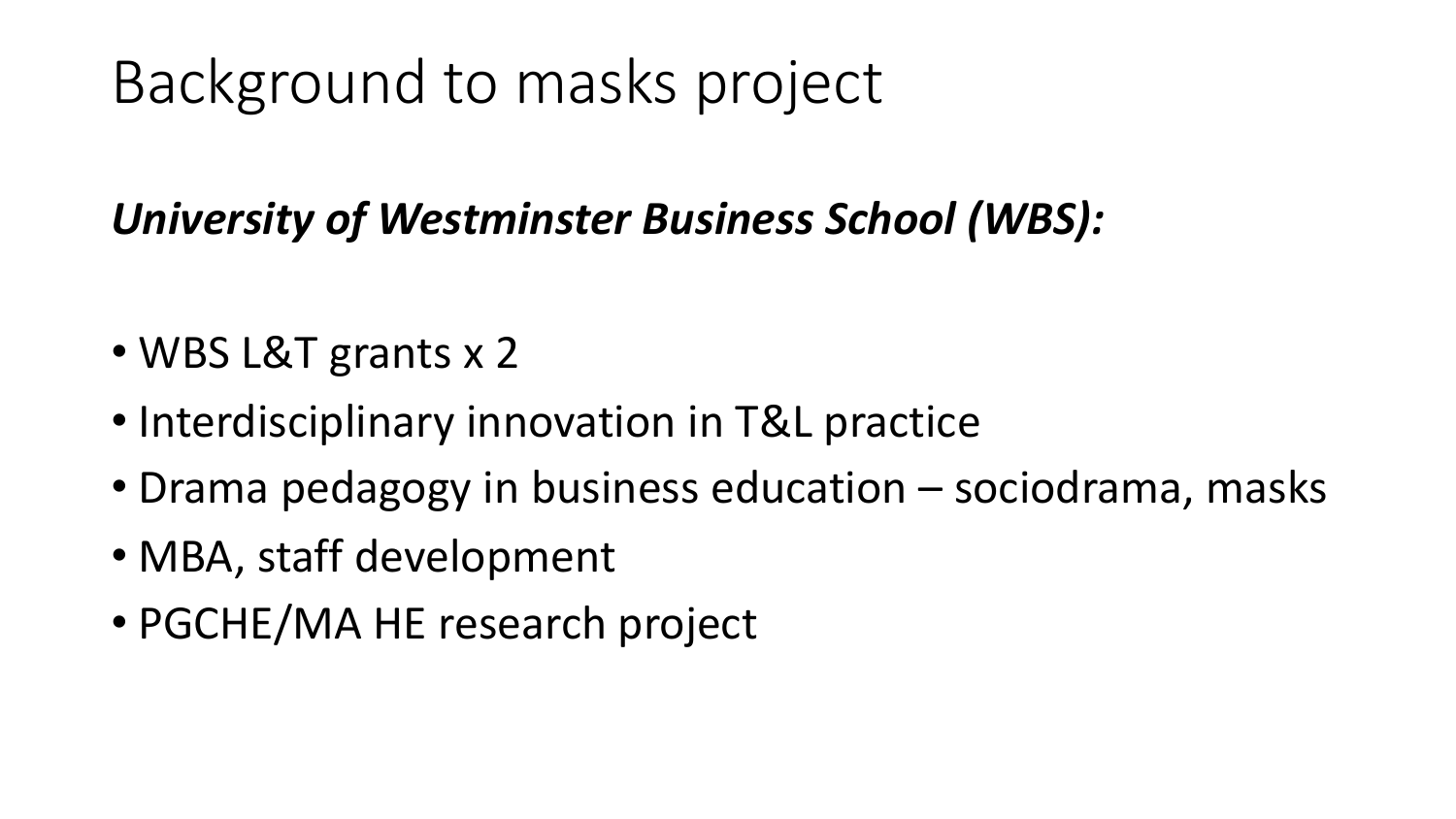# Background to masks project

#### *Falmouth university:*

- Students and staff, working in groups & teams
- Journalism
- Business Entrepreneurship,
- Photography
- Fashion Photography
- PGCHE & staff development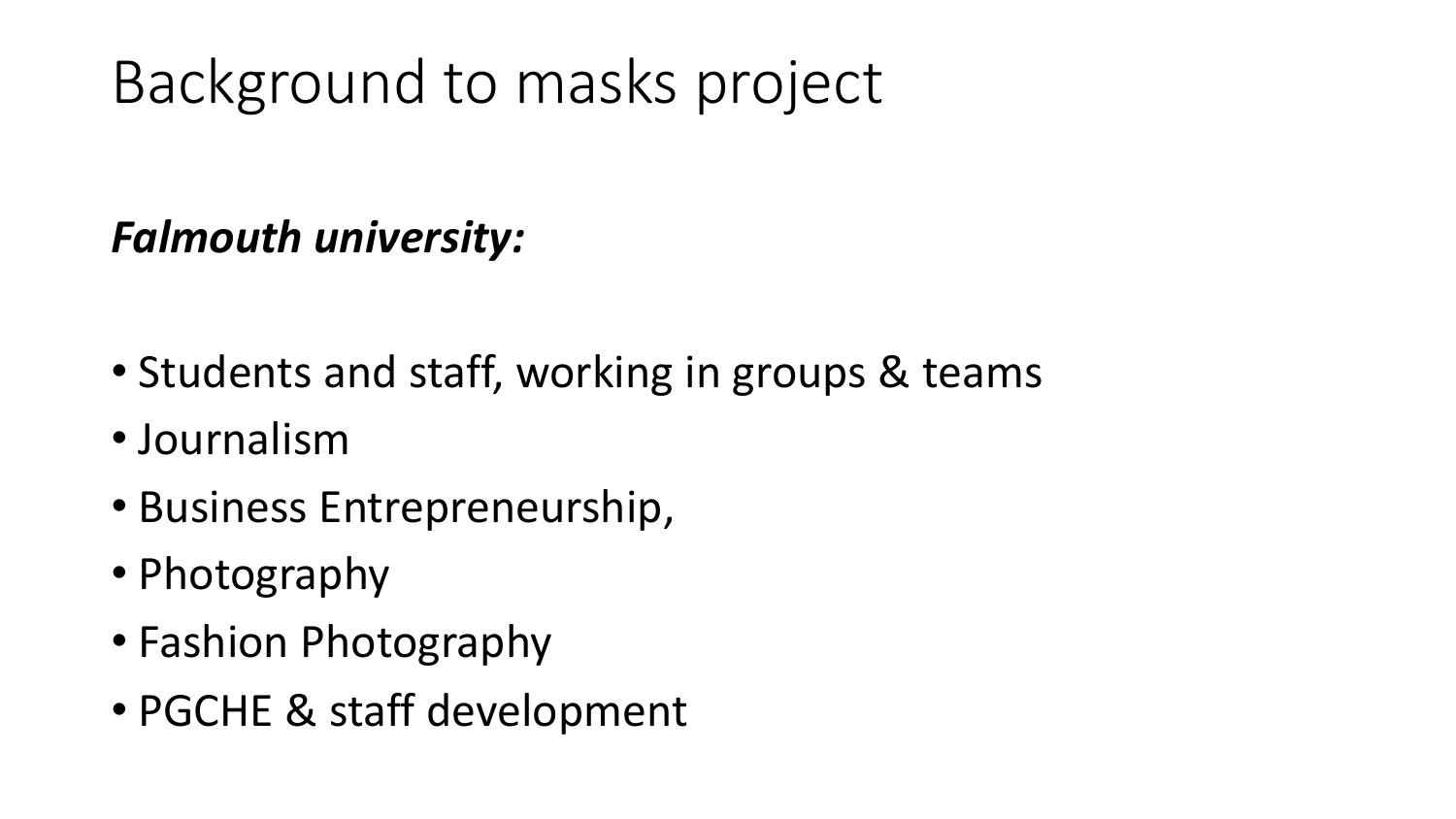# Rationale for this approach

- Impact of personality preferences in life and work
- Topic taught in different social sciences disciplines e.g. psychology, business management
- Prevalence of group working in HE teaching
- Common issues of negotiating conflict in group work
- Developing empathy and appreciation of diversity in teams
- Overcoming some limitations in common teaching methods
- Masks strong visual 'anchor'
- Helps role play, release of inhibitions
- Exploration through action, opportunity for skills practice
- Engagement of whole learner, embodied, active, deeper learning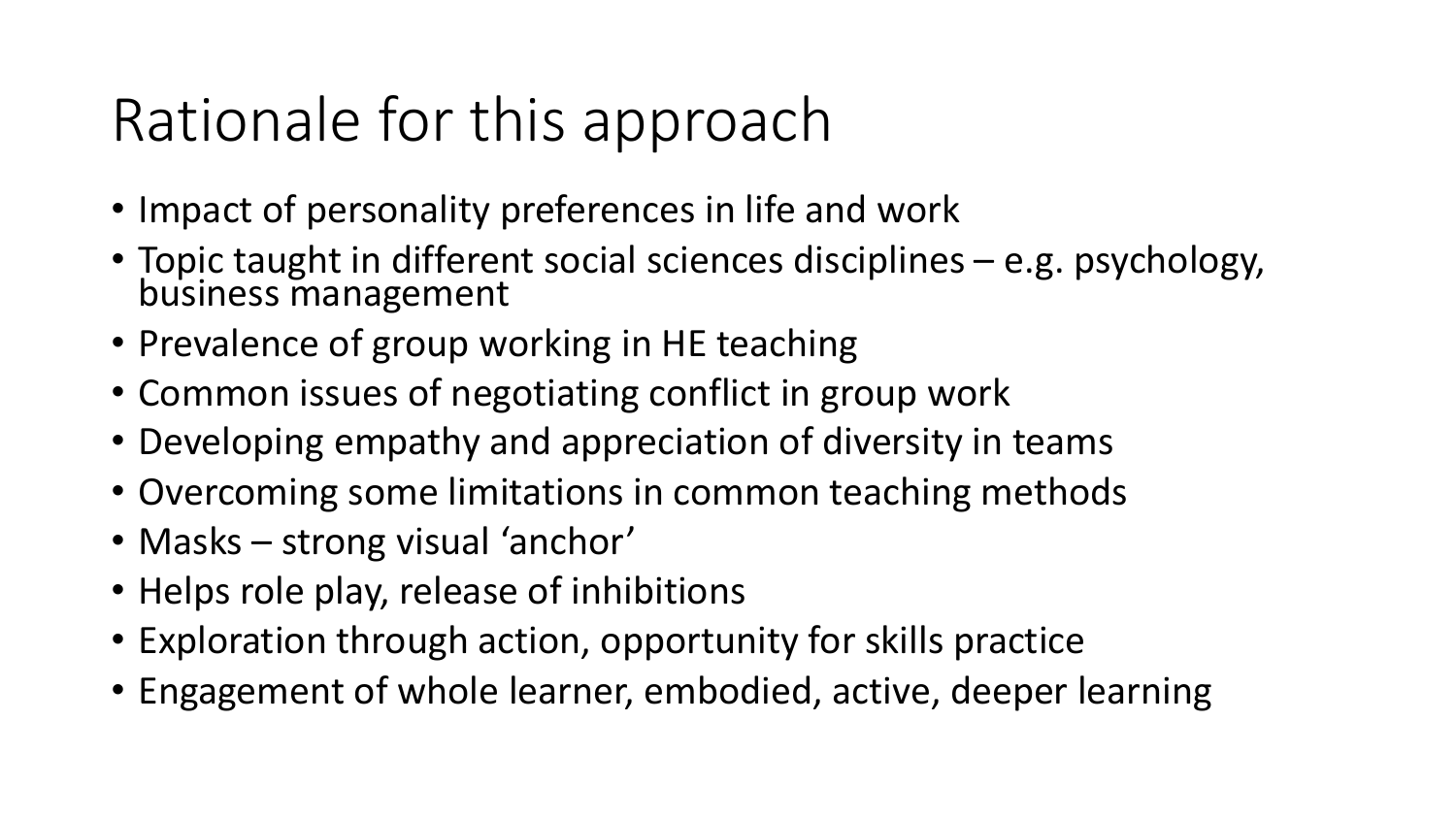### Benefits identified so far:

- Appreciation of diversity of personality in teams
- Power of masks as enablers
- Facilitates practice through lightness and play
- Develops aspects of emotional intelligence
- e.g. empathy, self awareness, social skills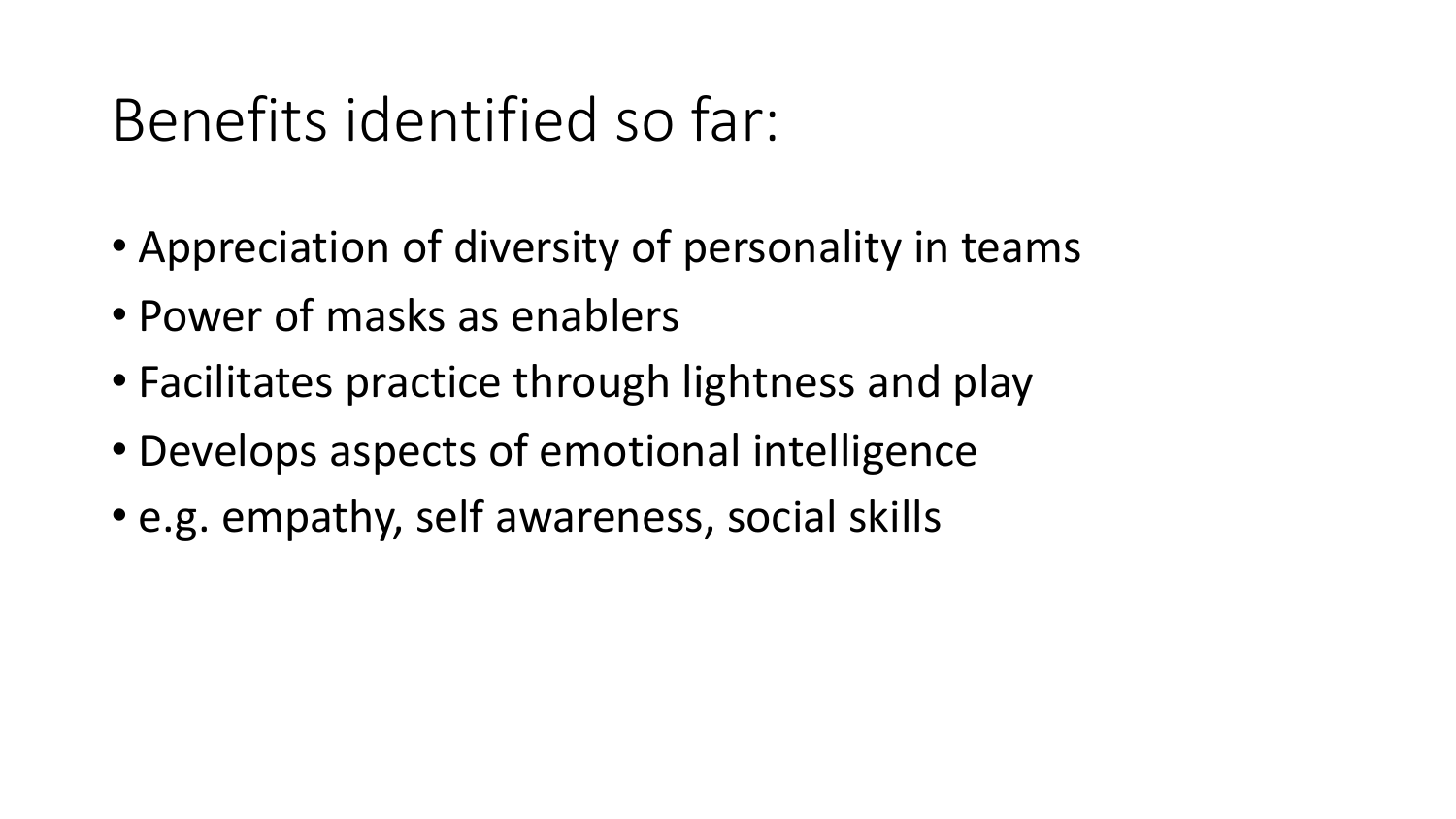# Challenges & future development:

- Uses Jungian personality model and masks based on that, vs e.g. Five Factor Model
- Cost of masks
- Student response varies widely, depending on maturity and subject discipline
- Heavy reliance on facilitator ability, experience and enthusiasm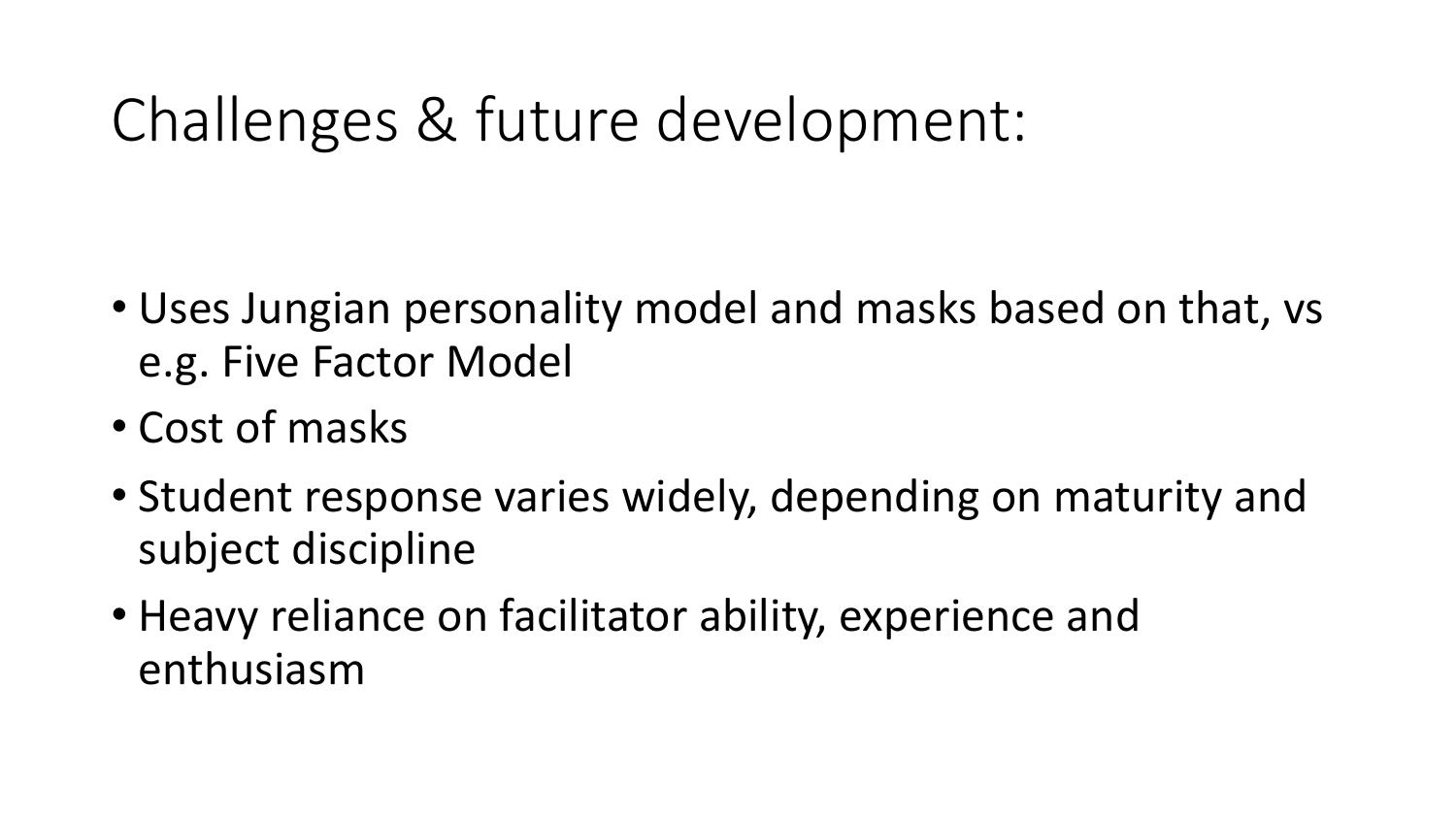#### Learning outcomes:

- To reflect on, discuss and generate ideas, for adapting this approach for your own teaching context
- To apply knowledge of Jungian personality types to analyse your own and others interactions
- To generate, practice & critically evaluate strategies for negotiating interaction with others
- To gain more empathy and more appreciation of value of contribution of different personalities, to group outcomes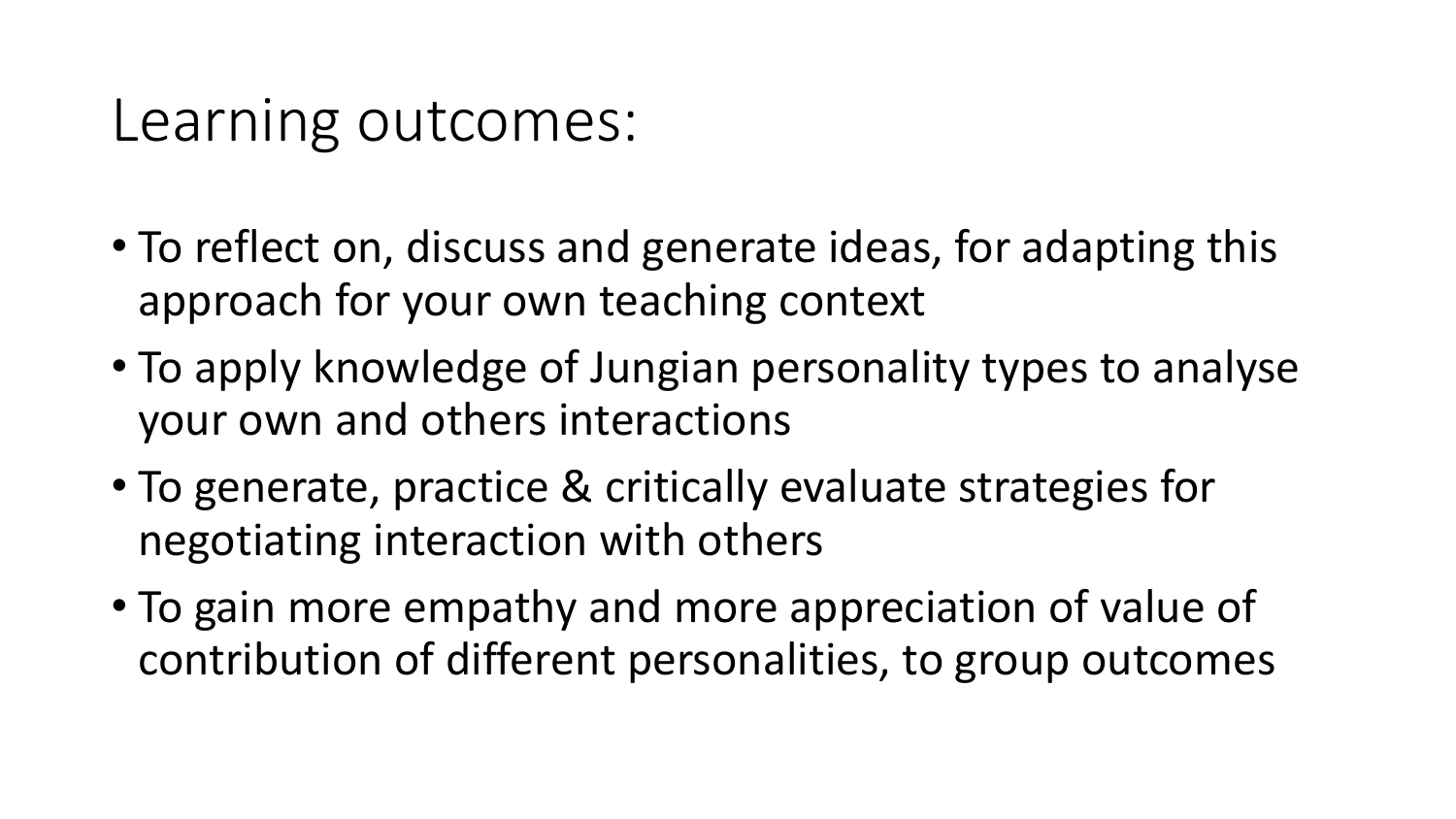#### Workshop structure:

- Meet the masks/personality 'types' Jung model and relate to other Jungian based personality models you may know
- Compare and contrast the 'types' to yourself and people you know
- Identify which are easier and more challenging to manage for you
- Explore moving and acting as different masks walking in another's shoes
- Explore different strategies for interacting with them via roleplay
- Reflect on your learning and how you might take this forward for your development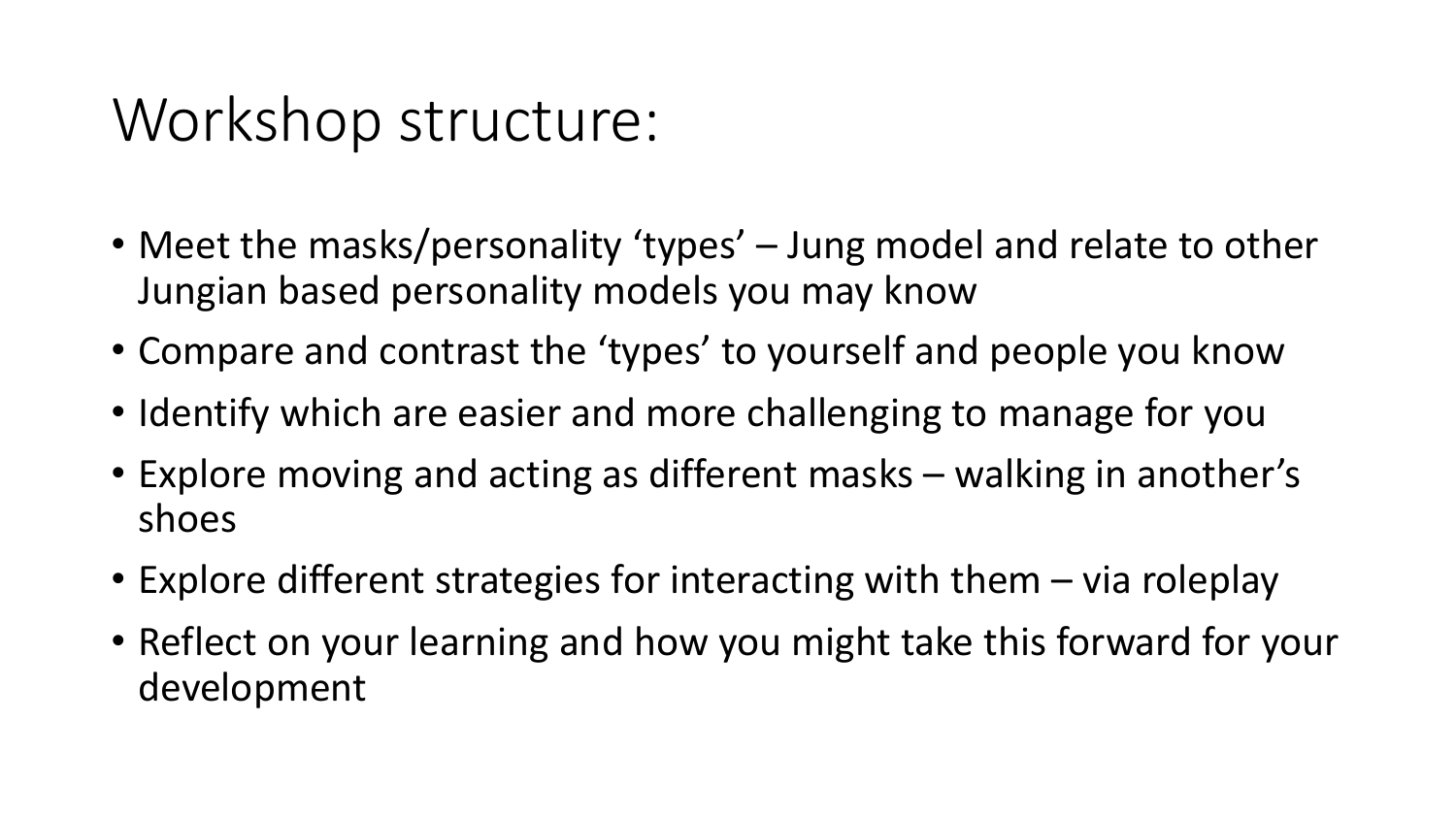# Caution!

- Not claiming Jungian typology model is 'truth'
- An example, a common model
- For exploring impact of individual differences, not as 'truth'
- Another method to support learning about 'personality'
- An evolving ongoing project
- Potentially better ways forward?
- Different models, with stronger evidence?
- E.g. Five Factor Model (e.g. NEO PI-R)?
- 'masks as metaphor' for diversity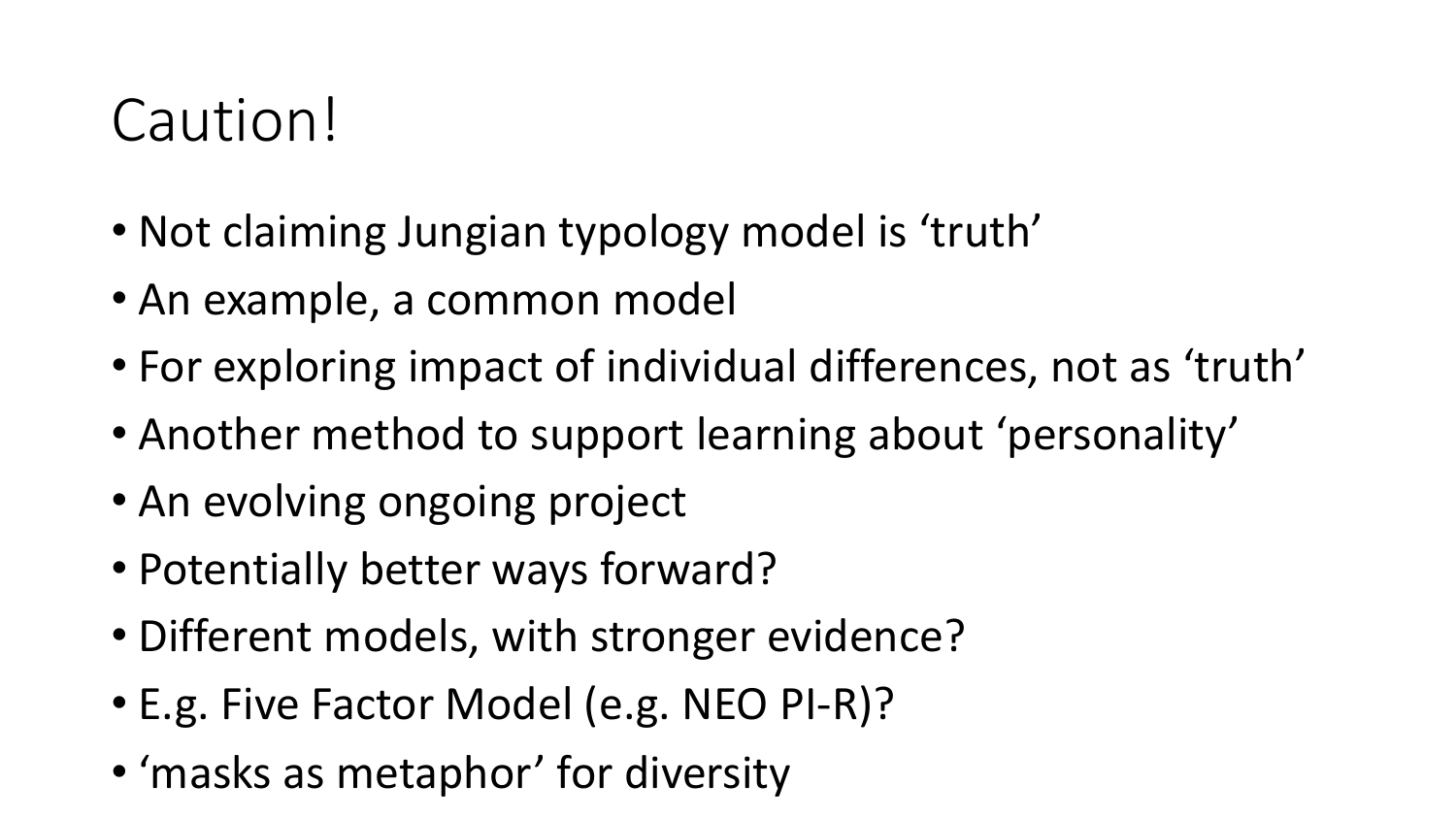# LET'S MEET THE MASKS!

- BLUE
- RED
- YELLOW
- GREEN
- Full & half-mask versions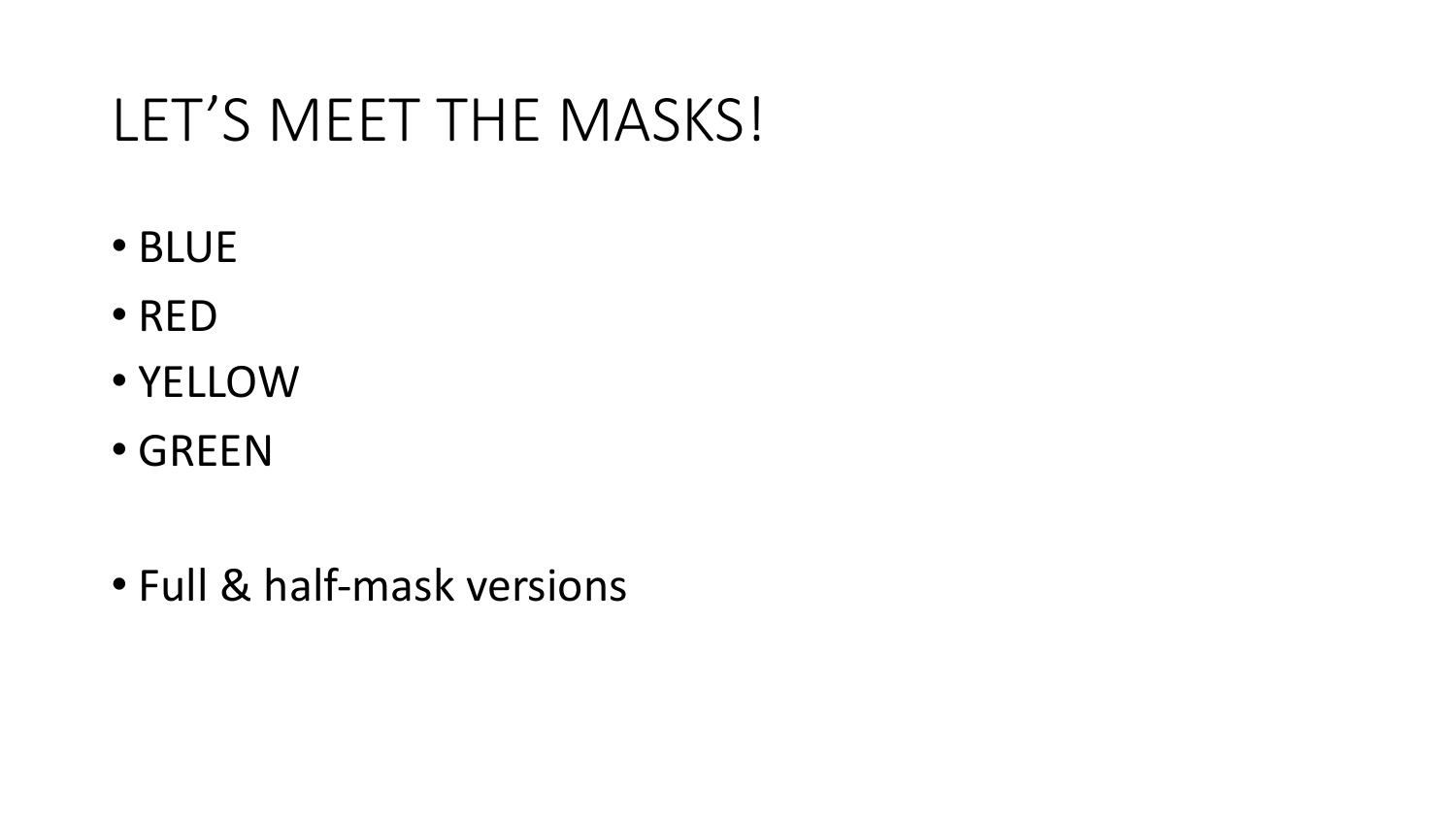### BLUE – What is BLUE like?

Strengths? Less attractive characteristics?



In pairs – introduce yourself and say hello – then tell your partner what you think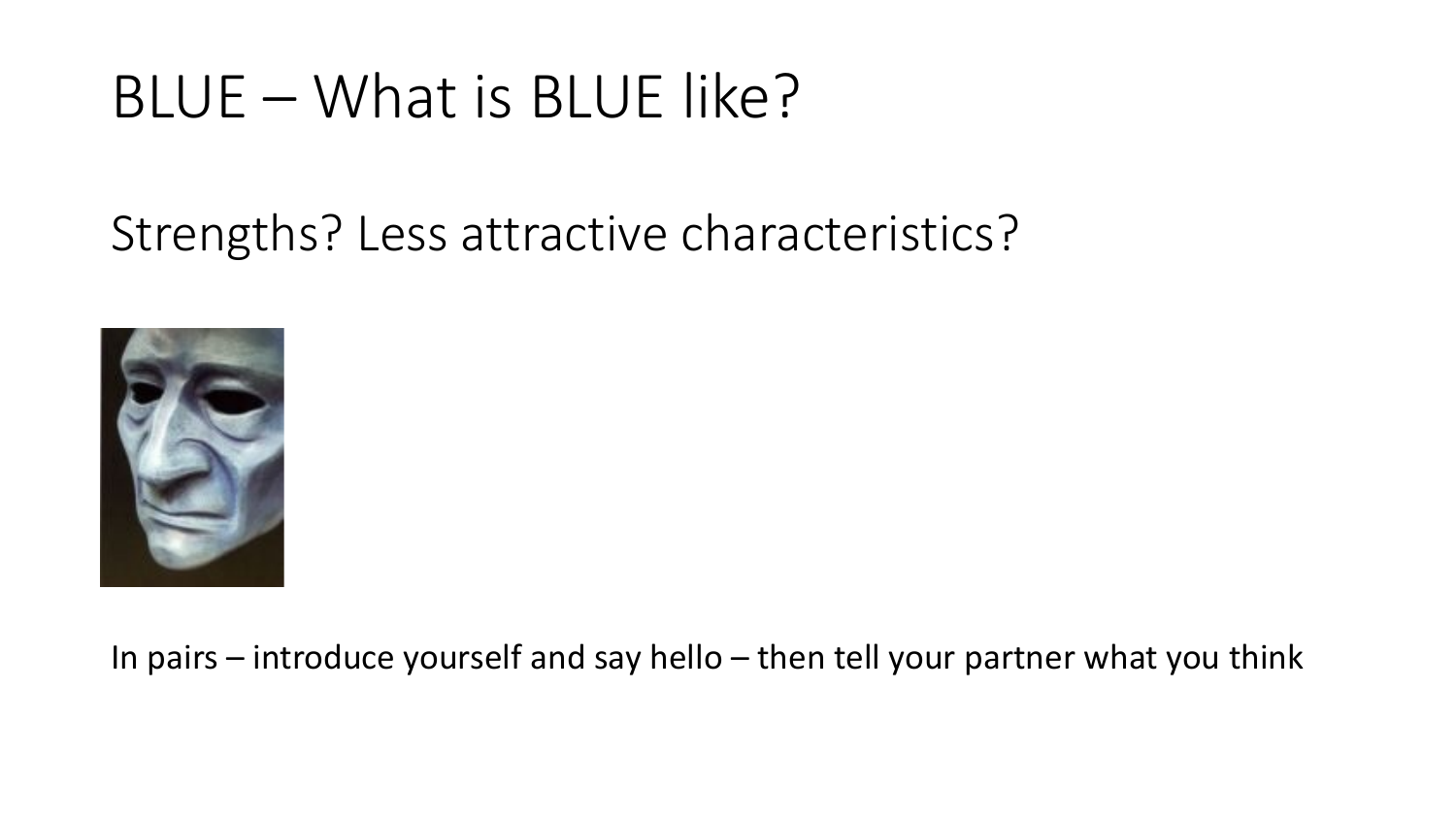### RED – What is RED like?

#### Strengths? Less attractive characteristics?

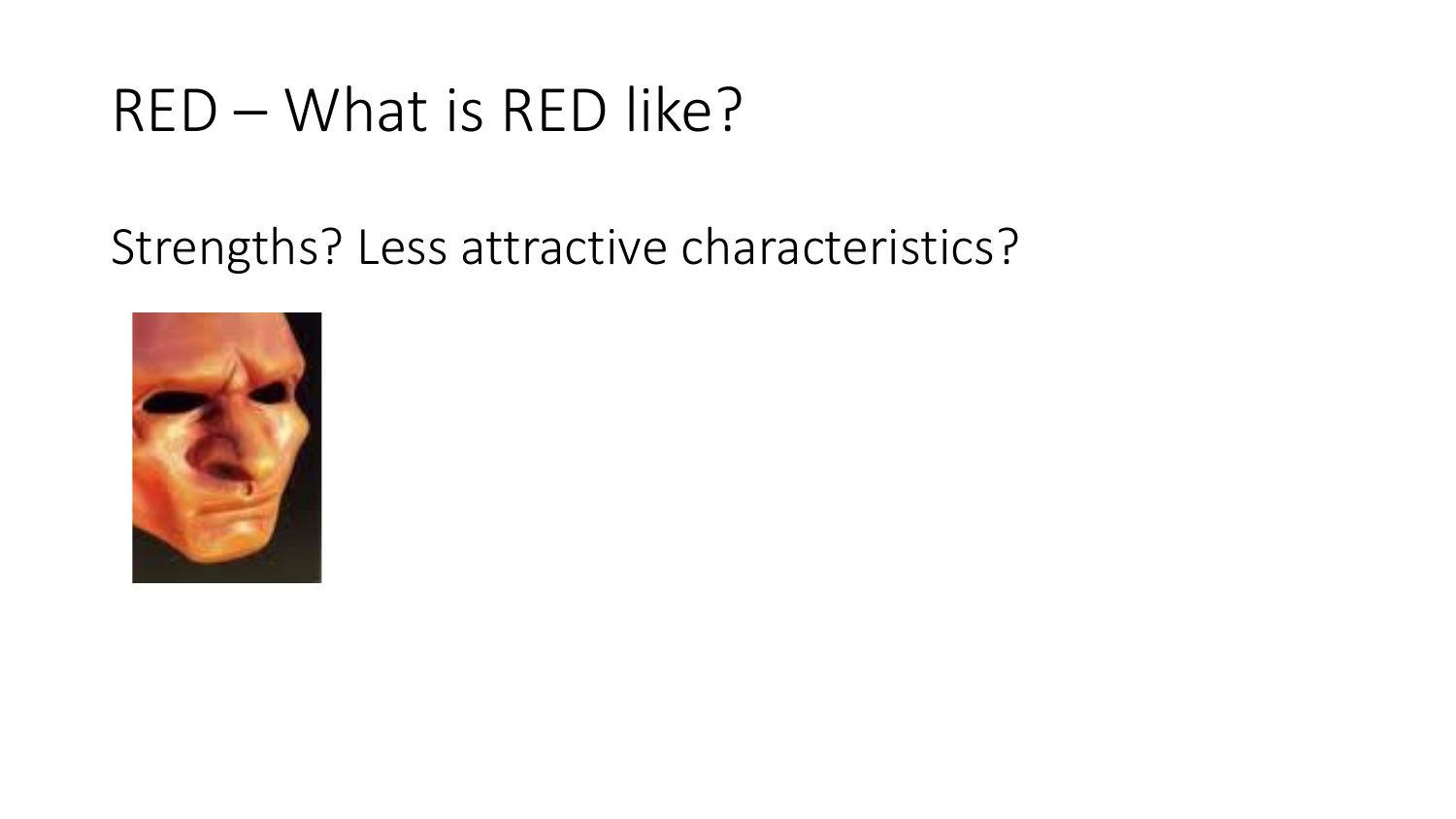### YELLOW – What is YELLOW like?

Strengths? Less attractive characteristics?

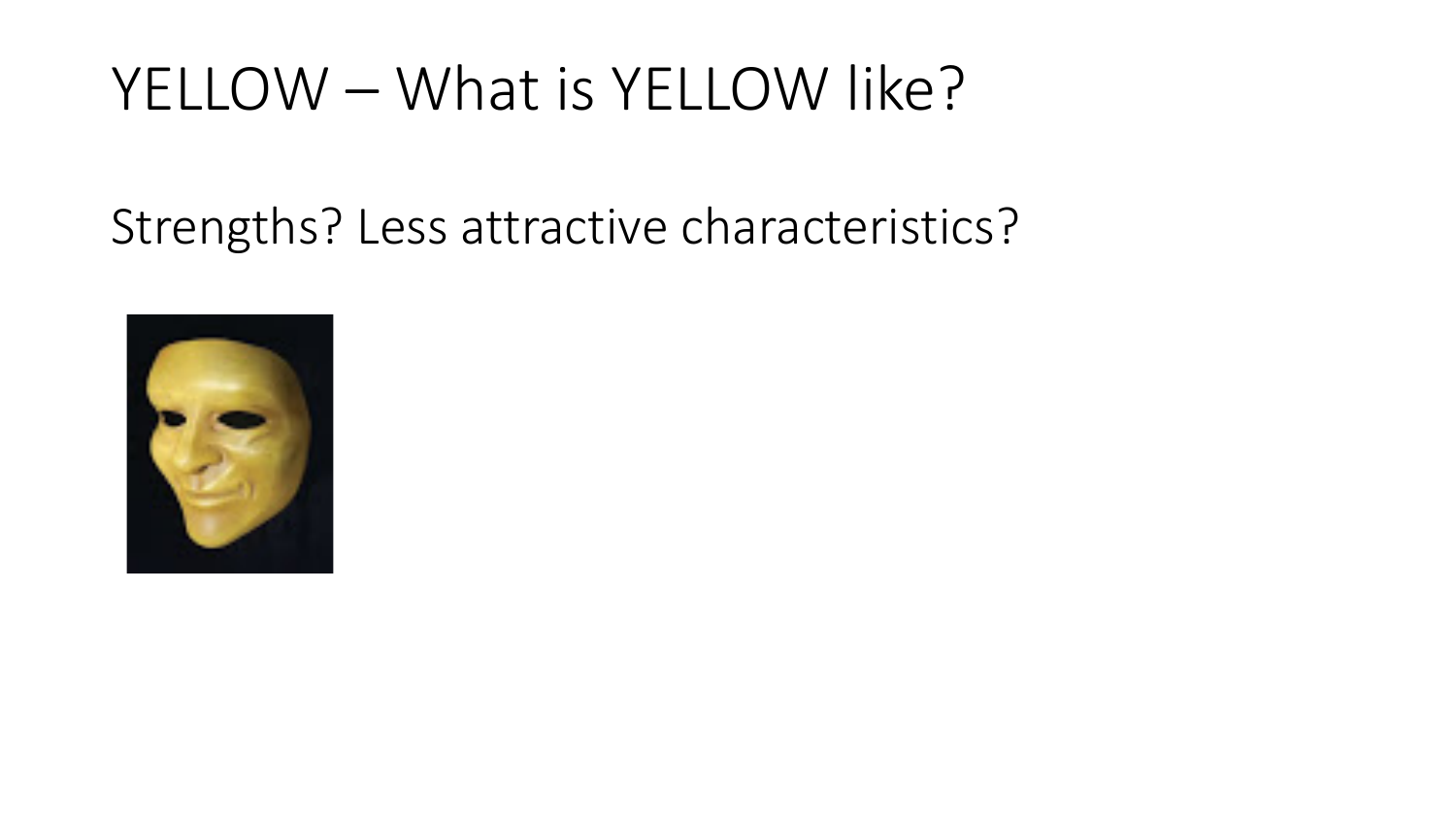#### GREEN – What is GREEN like?

#### Strengths? Less attractive characteristics?

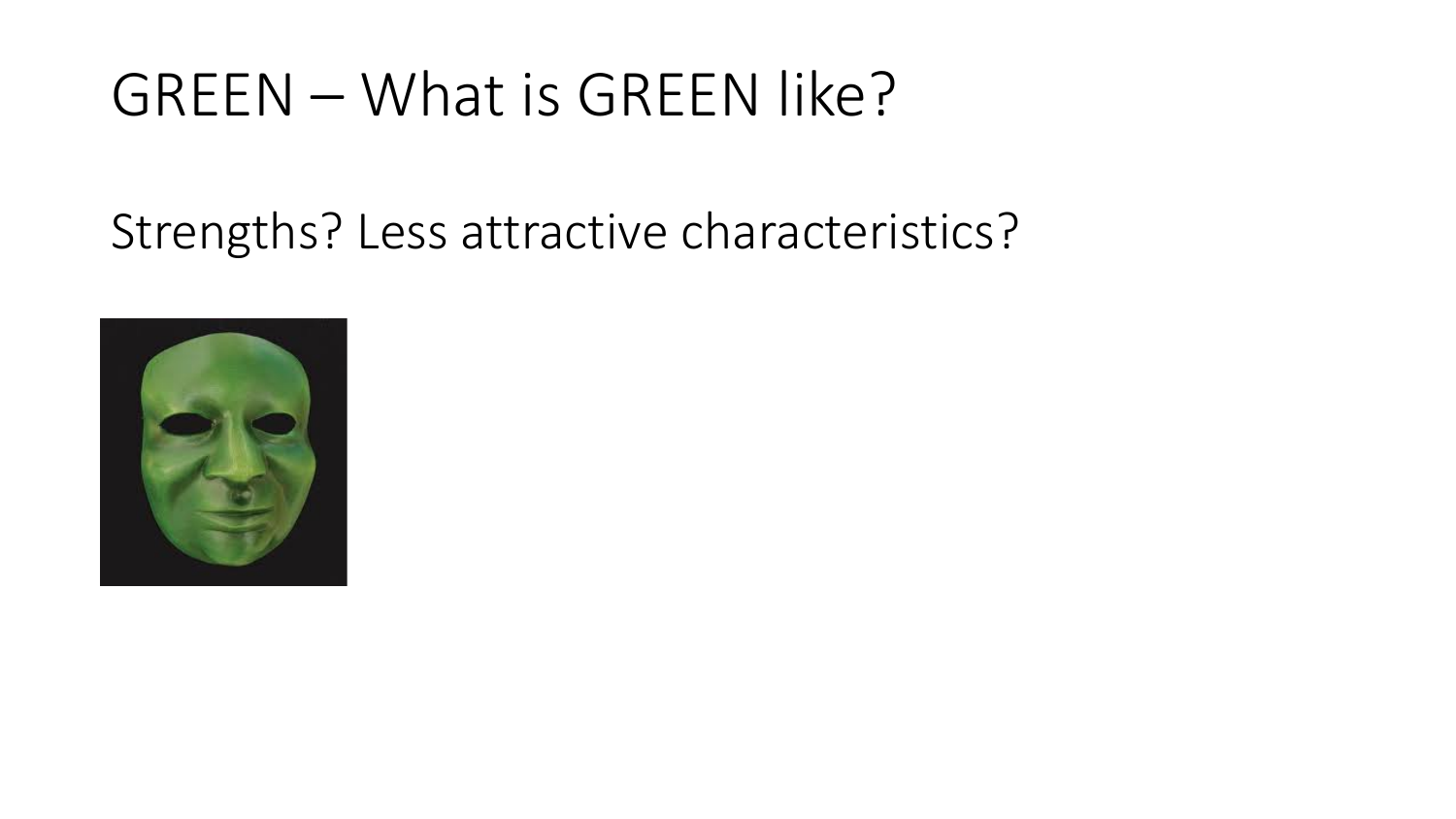### The Insights 4 Colour Energies

• On a good day…

| <b>Cautious</b>    | <b>Competitive</b>   |
|--------------------|----------------------|
| <b>Precise</b>     | <b>Demanding</b>     |
| <b>Deliberate</b>  | <b>Determined</b>    |
| Questioning        | <b>Strong-willed</b> |
| <b>Formal</b>      | <b>Purposeful</b>    |
| <b>Analytical</b>  | <b>Driver</b>        |
| <b>Caring</b>      | <b>Sociable</b>      |
| <b>Encouraging</b> | <b>Dynamic</b>       |
| <b>Sharing</b>     | <b>Demonstrative</b> |
| <b>Patient</b>     | <b>Enthusiastic</b>  |
| <b>Relaxed</b>     | <b>Persuasive</b>    |
| <b>Amiable</b>     | <b>Expressive</b>    |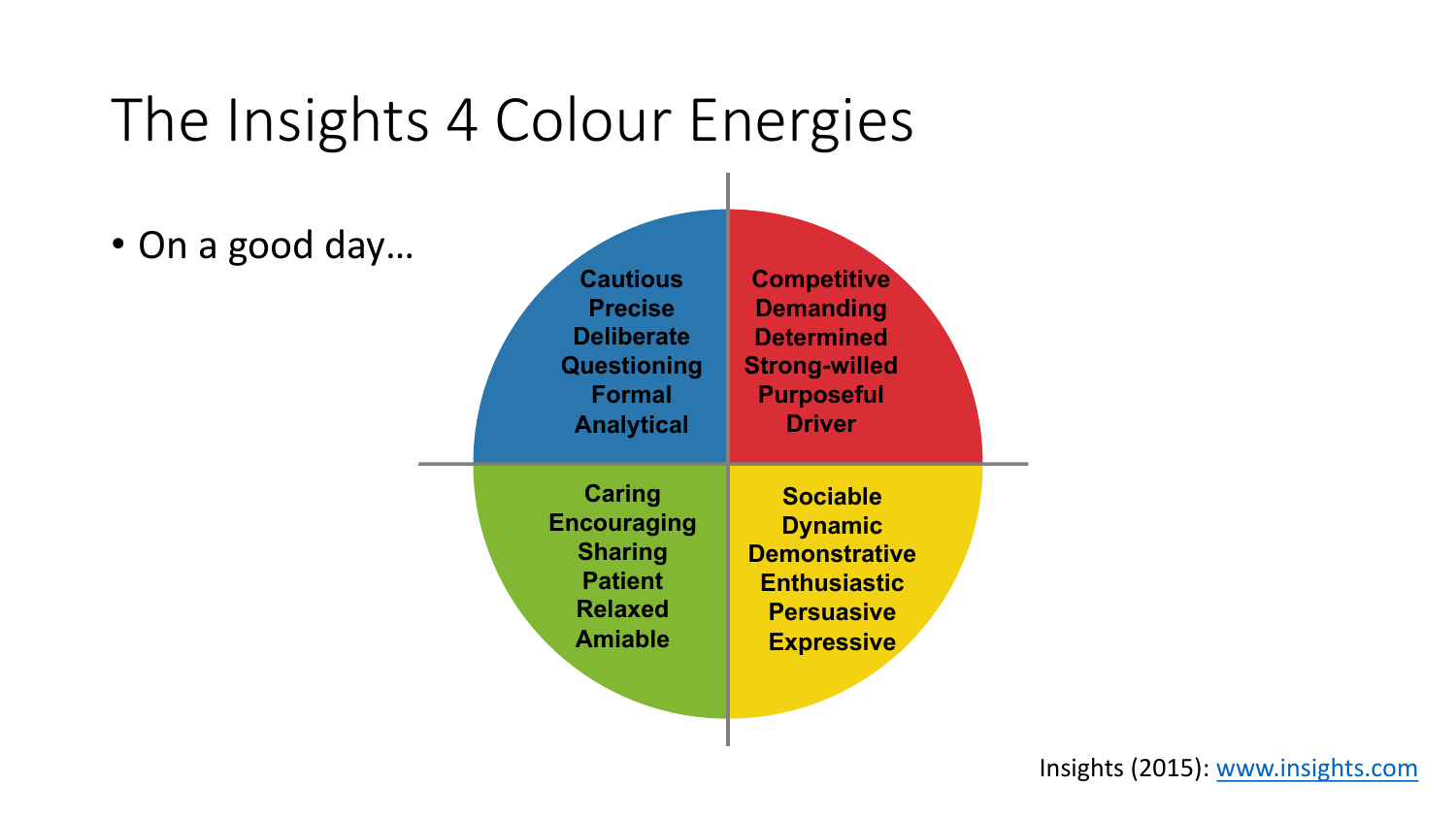#### The Insights 4 Colour Energies

• On a bad day…

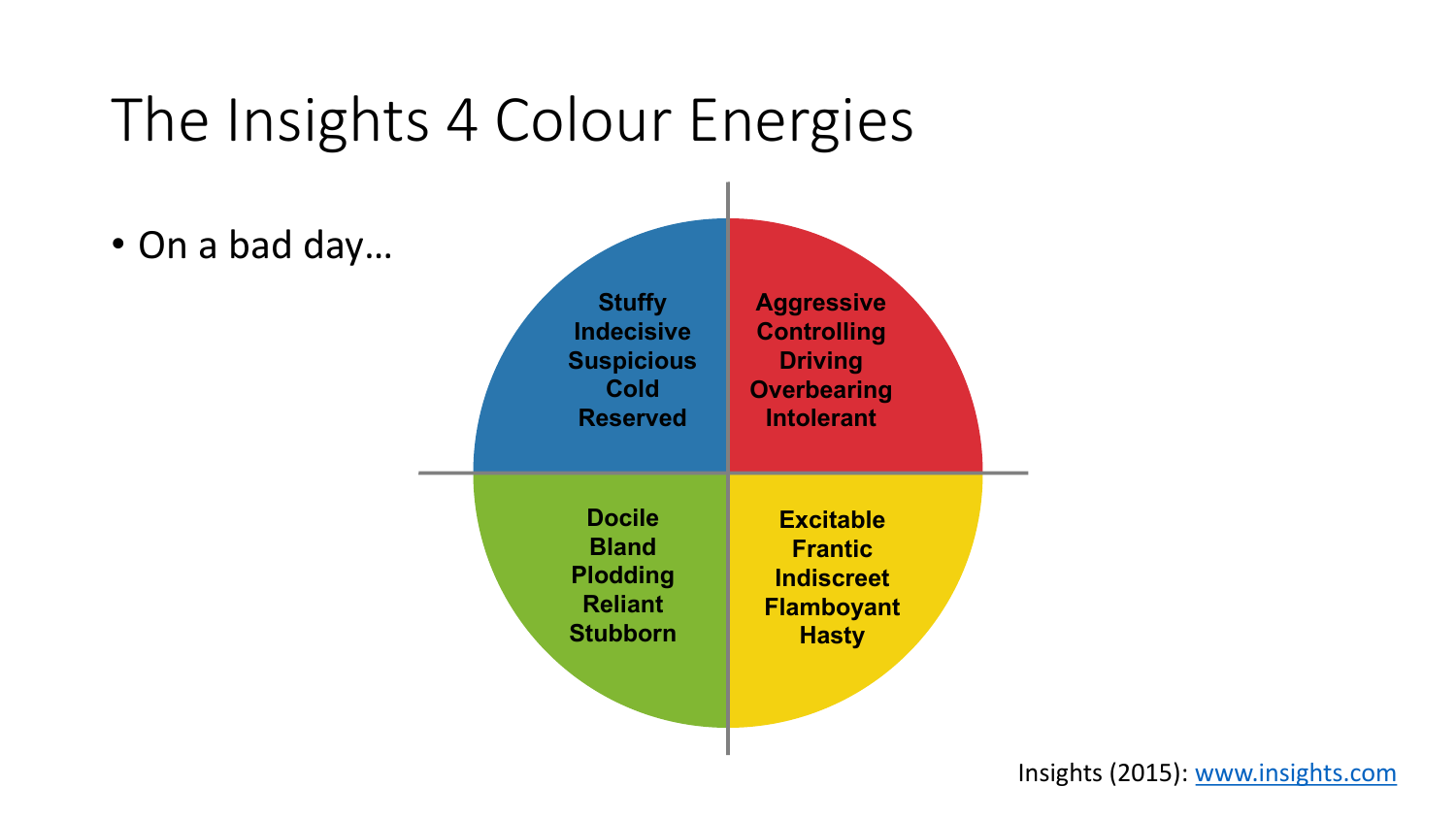# The Insights Colour Quadrants

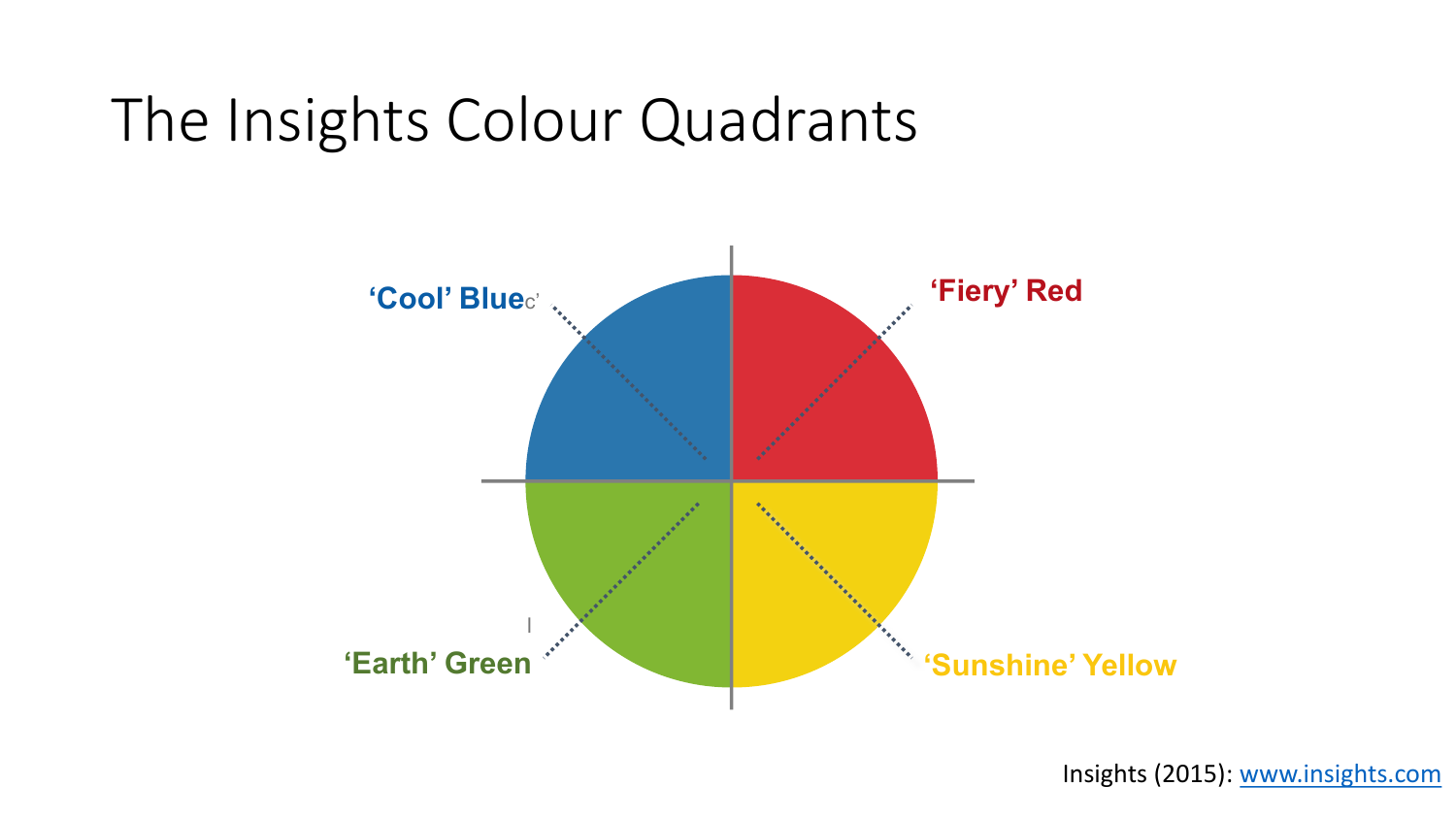#### Colourful Statements

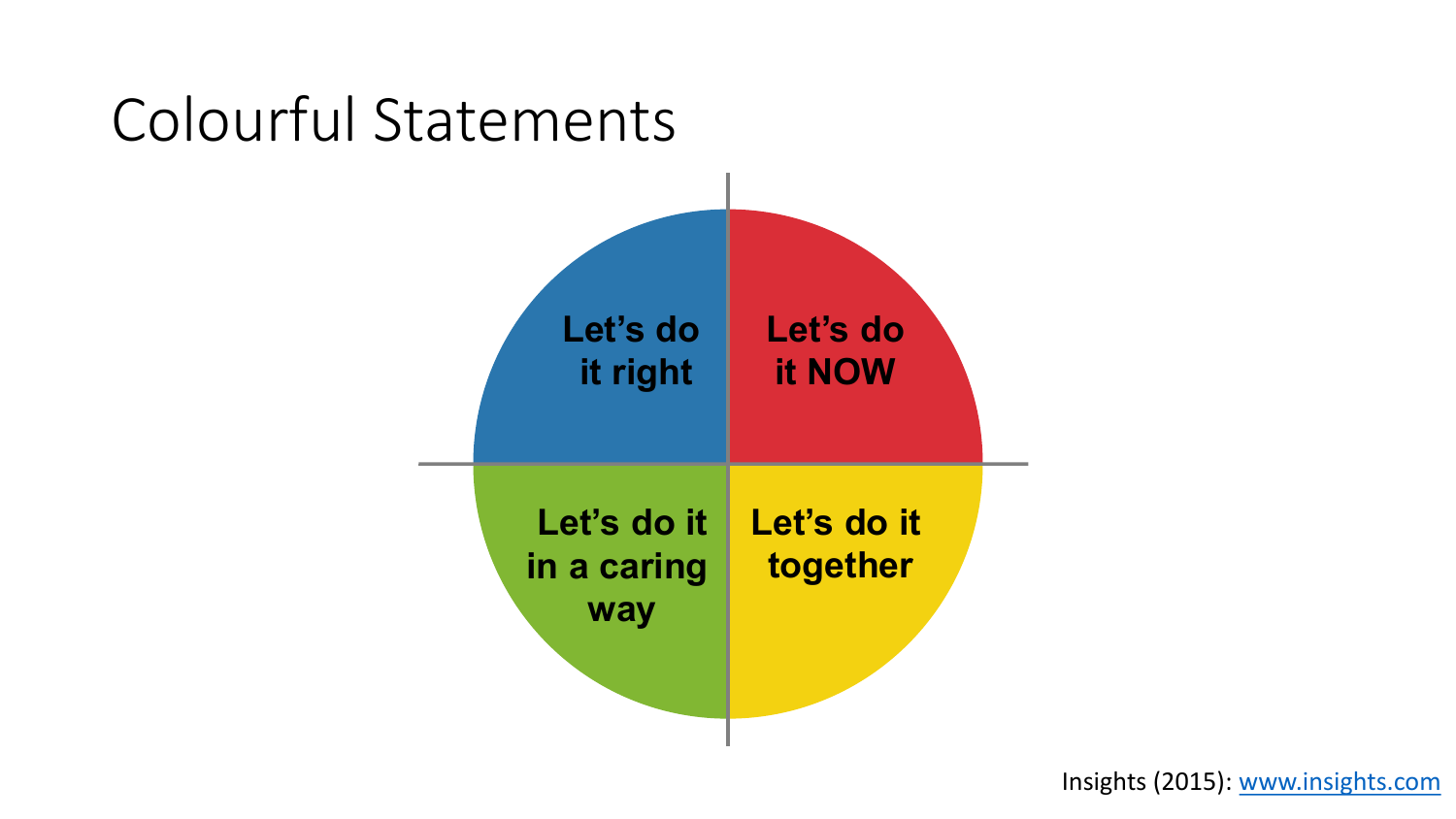#### Relate the masks to you and people you know

Go and stand by the mask:

- Which is most like you? Why? *(explain, quickly, to someone there too)*
- Which do you find most easy to work with? Why? *(explain)*
- Which do you find most difficult to work with? Why? *(explain)*
- Which is most like you? *(explain)*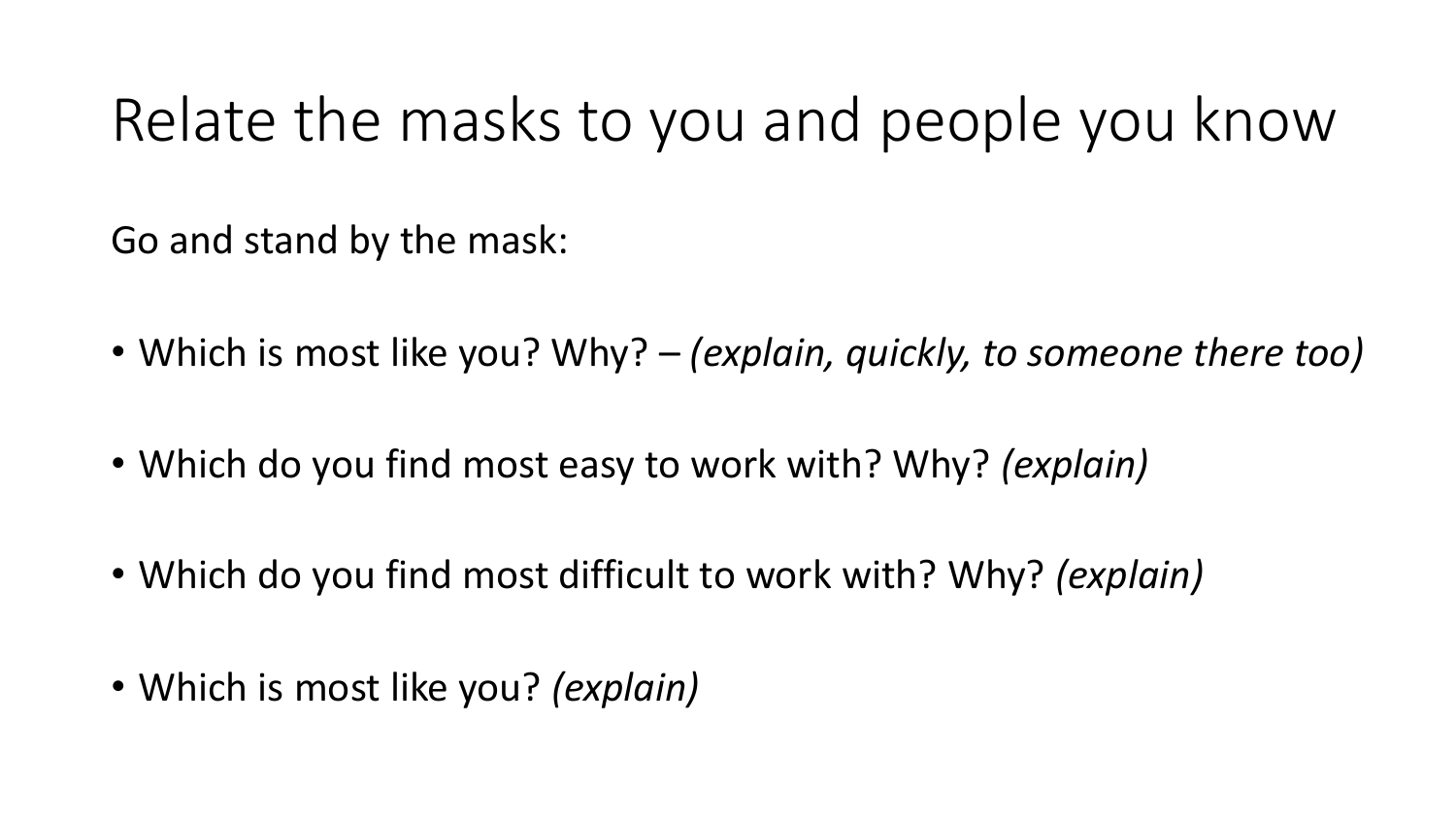### Get to know the masks better

- Get into groups, 1 mask per group, *x* persons in each group
- Take turns to put on and move as the mask
- Rest of the group help the person wearing the mask, to explore moving and acting as that mask
- By asking the mask questions and making requests of them
- Use handouts to ask questions and requests
- Use example requests or make up own, based on mask characteristics
- Mask *respond through movement and/or sound – NOT words*
- Each group work through each mask in turn
- Move fast, don't over-think it!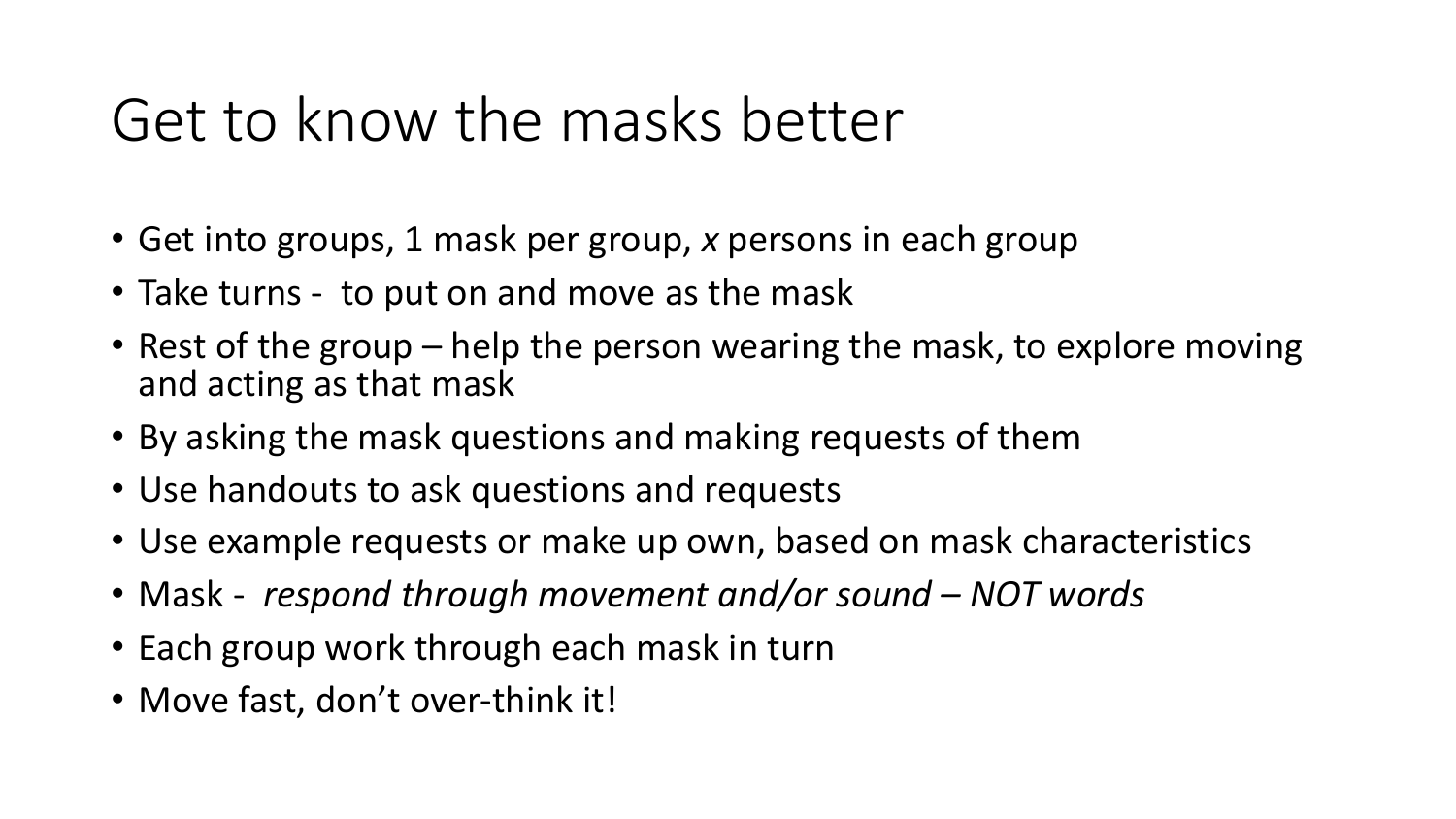# Example questions & requests for the mask:

How would this ............. Mask:

- Sit on a chair
- Wait for a bus that was already 10 minutes late
- Walk home after a good day at the office
- Enter the room, sit and greet an interview panel
- Respond if they went to the shared fridge, only to find that their milk had gone
- Organise a group shot at a wedding
- Pack for a long journey
- React to stepping in dog poo and dragging it across a new white carpet at their mum's house
- *Masks – Remember! – No words, only sounds and movement*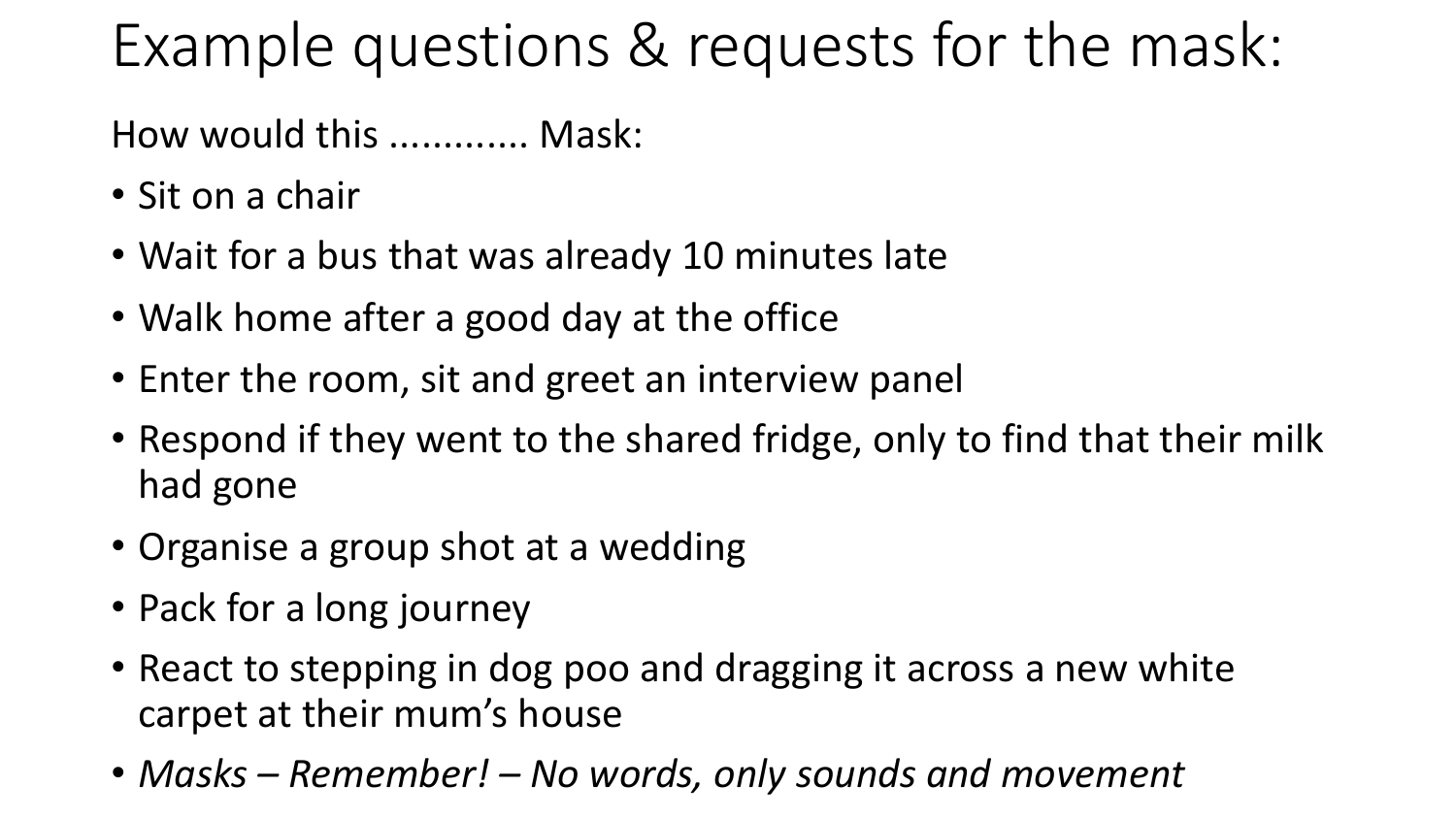# Influencing strategies? – for B, R, Y, G?

- Get into groups of *x* persons, 1 mask each group
- Pick a mask
- Decide (quickly) on an event that you think this mask:
- Would NOT like to attend, given their personality preferences
- Sociodrama scenario and roles: 'Mask', 'Influencer', 'Audience'
- Influencer tries to persuade mask to attend the event
- Group uses sociodrama to explore how influencer can best do this
- Can give simple group scenarios too e.g. one mask needs to get other masks to mover large pane of glass via tricky route – swap leader; e.g. planning a work celebration.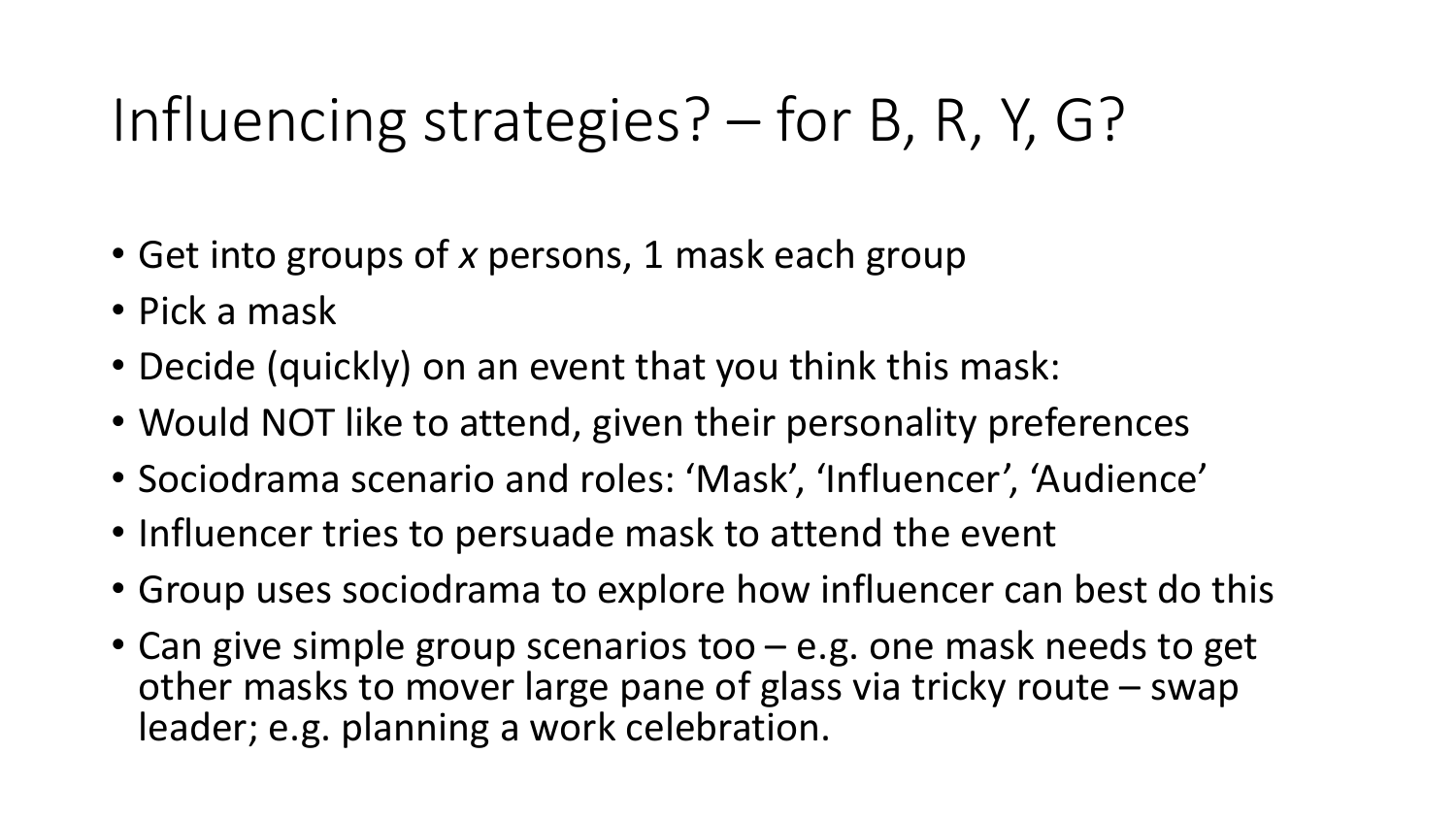# Sociodrama method and techniques

- **Stop** and **start** the action
- to explore the situation & try out & practice influencing strategies
- *Role reversal*  e.g. 'mask'-'influencer', 'audience' 'mask' or 'influencer'
- *Ask the audience* -
- Audience can give advice, or take role to show or try out alternative strategies
- Roles stay, but anyone can take and explore any role
- Use handouts for ideas, but also explore your own ideas for strategies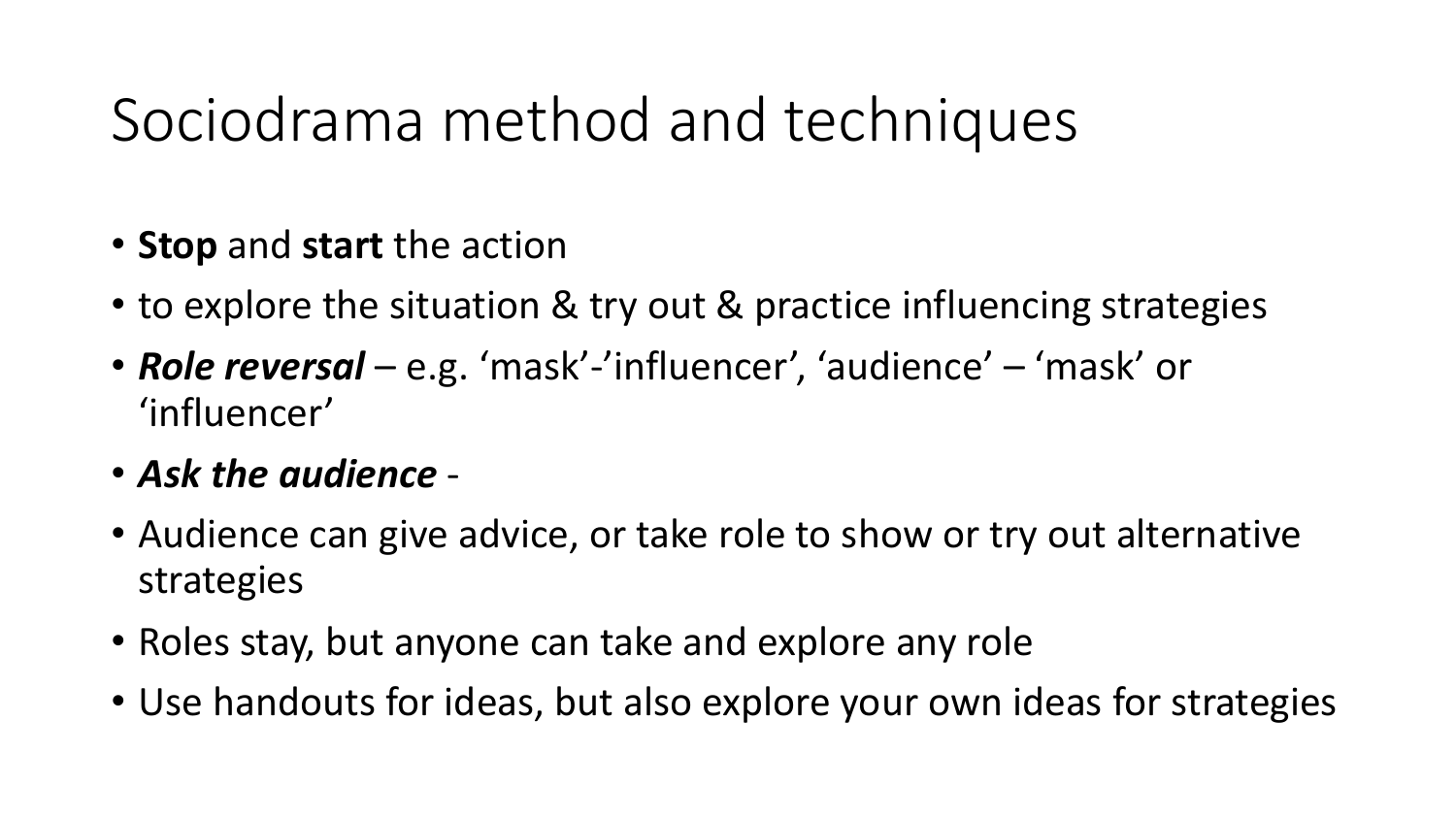# Student Reflection & Discussion

In groups:

- *What did you learn from this last exercise?*
- *From this workshop?*
- *What value can each of these masks bring to a group project – Blue? Yellow? Red? Green?*
- *What challenges can you see working with different masks and how can these be overcome?*
- *How could you apply this in your current group projects and work?*
- *What should you do differently and how? Why?*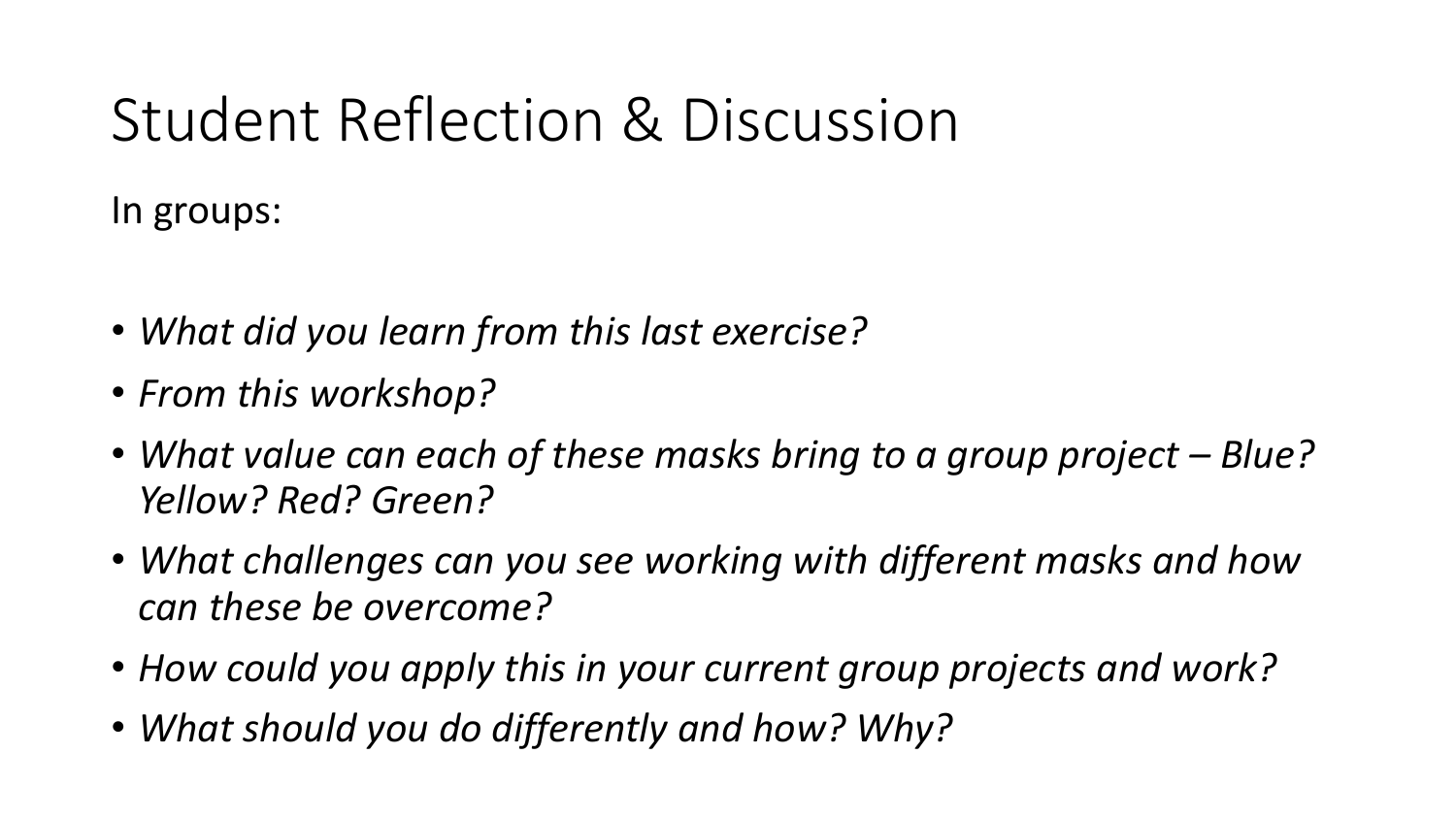### Teacher Reflection & Discussion

- *What did you learn from this last exercise?*
- *From this workshop? How did you learn this?*
- *How could you adapt this approach for your students, in your own teaching practice?*
- E.g. The learning about personality preferences, this type of teaching and learning method, masks & roleplay, sociodrama, etc?